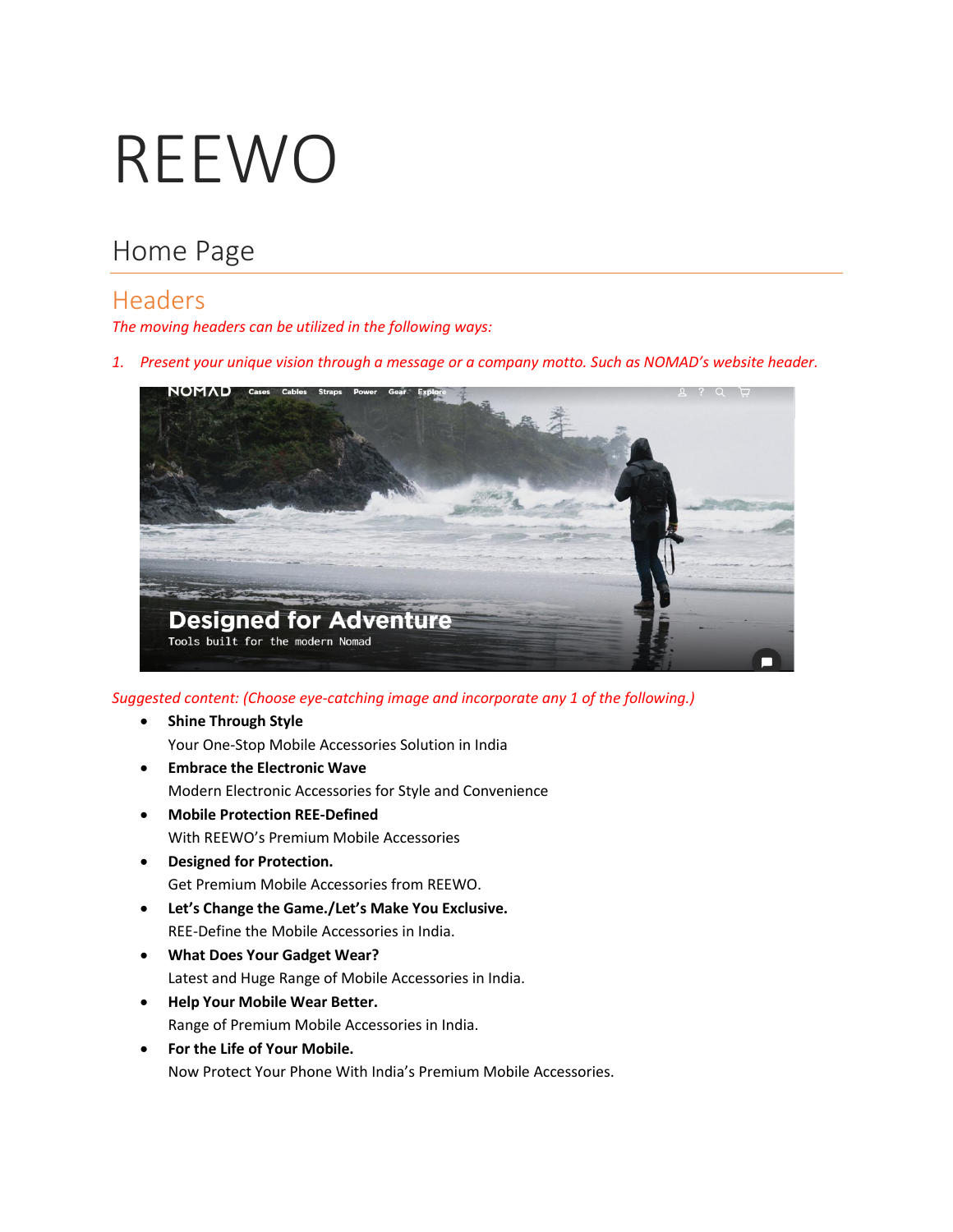2. *Showcase prominent offers or new, exciting releases.*



*Suggested content: (Choose any 1 of the following with nice eye-catching image)*

- **REE-fresh your Accessories:** Get REEWO'S Exclusive Bundle Offers Now
- **Get More for Less:** Check out Reewo's exciting Bundle offers NOW!
- **Get, Set, GO!** Find out more about our fun bundles made just for you.

## About Us

Reewo is a credible mobile accessories company of the future. Combining style, safety and quality, we create convenient solutions for your everyday needs to help you stay at the top of your game. Reewo provides quality mobile chargers, premium headphones, and fun phone cases to take technology to the next level!

# Why Choose Us

#### Safety

We believe in safety first when it comes to your valuable mobile devices. Keep your phones safe and secure with our large collection of durable mobile cases and charging cables.

#### **Quality**

At Reewo, quality is the utmost priority. We maintain the highest quality standards for our mobile accessories to give you the best experience possible.

#### Style

Style and function meet beautifully to create our collection of mobile accessories. Find your aesthetic now with stylish and modern accessories for your device.

#### Affordability

Quality accessories don't have to be expensive. Reewo makes premium mobile accessories affordable with the best prices and exciting bundles created just for you!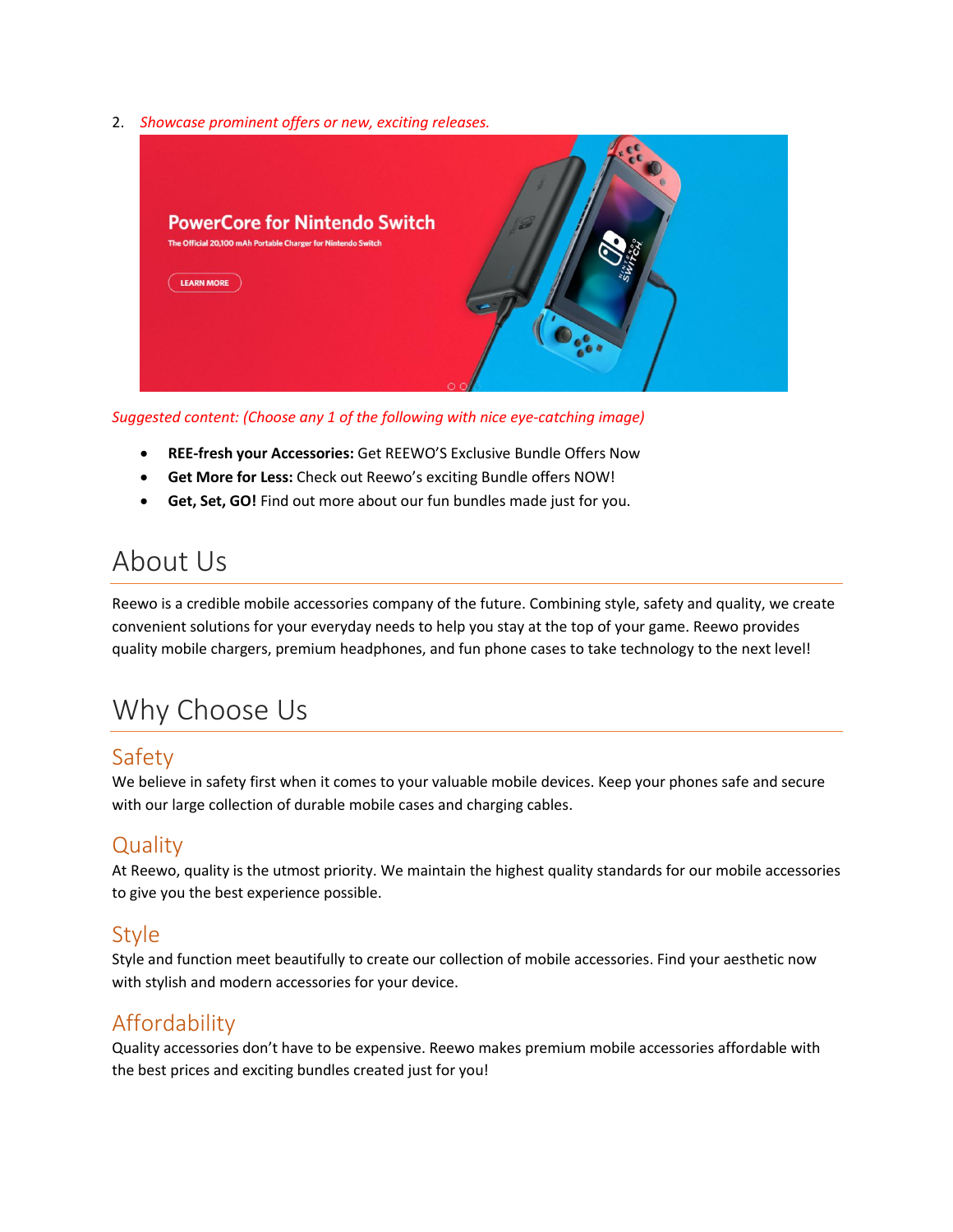## Products

#### 1. Liquid Silicon Case:

- **The Ultimate 3-layered Protection:** Enjoy the 3-layer protection of a silicon exterior, TPE and a soft fabric interior.
- **Raised edges:** Special rounded and raised edges for a fall-safe experience. The specially designed edges maintain a scratch free exterior and protect the screen during falls.
- **Comfortable and safe experience:** Rounded edges provide the perfect grip making your mobile comfortable to hold and use.

## 2. Fabric Case

- **Fantasy Fabric Protection:** Luxuriate in the softness of premium fabric coupled with the protection of a high quality TPU base that makes the ideal mobile case.
- **Edge to edge protection:** Maximized safety with an edge to edge coverage to keep harmful dust particles away for good.
- **Regal Look:** Gorgeous fabric to complement your unique fashion sense and make a style statement.

#### 3. Jazz Case

- **Glamorous look:** Safety and style meet to create this chic jazz case. Keep your phone safe and look great doing it!
- **High quality edge to edge protection:** Get 360 degree protection with the ideal coverage that keeps your phone away from external damage.
- **Protective Buttons:** Extra coverage with protective buttons for all-round protection.

#### 4. Saw Dust Case

- **Drop protection:** Mixing luxury with utility, the saw dust case contains a TPE interior for convenient drop protection.
- **The Perfect Fit:** Tailored to perfection with your phone in mind, the saw dust case is the right fit for the ultimate comfort and safety experience.
- **Gorgeous finish:** Made with real sawdust particles in a gorgeous deep brown color to take your phone's look to the next level.

#### 5. Bumper Case

- **Fall-proof Raised Edges:** State of the art design techniques including special raised edges create this ideal fall-safe phone case. The bumper case is equipped with shock absorbent materials and impact resistant edges for 360 degree protection.
- **Wireless Charger Compatibility:** The bumper case comes with wireless charger compatibility to make the most of your exceptional device. The precise design allows the case to be inclusive of versatile charging techniques.
- **Perfect Port Access:** The bumper case is designed to fit your phone like a glove. The meticulously designed cover comes with impeccable cutouts to make port access easier than ever before.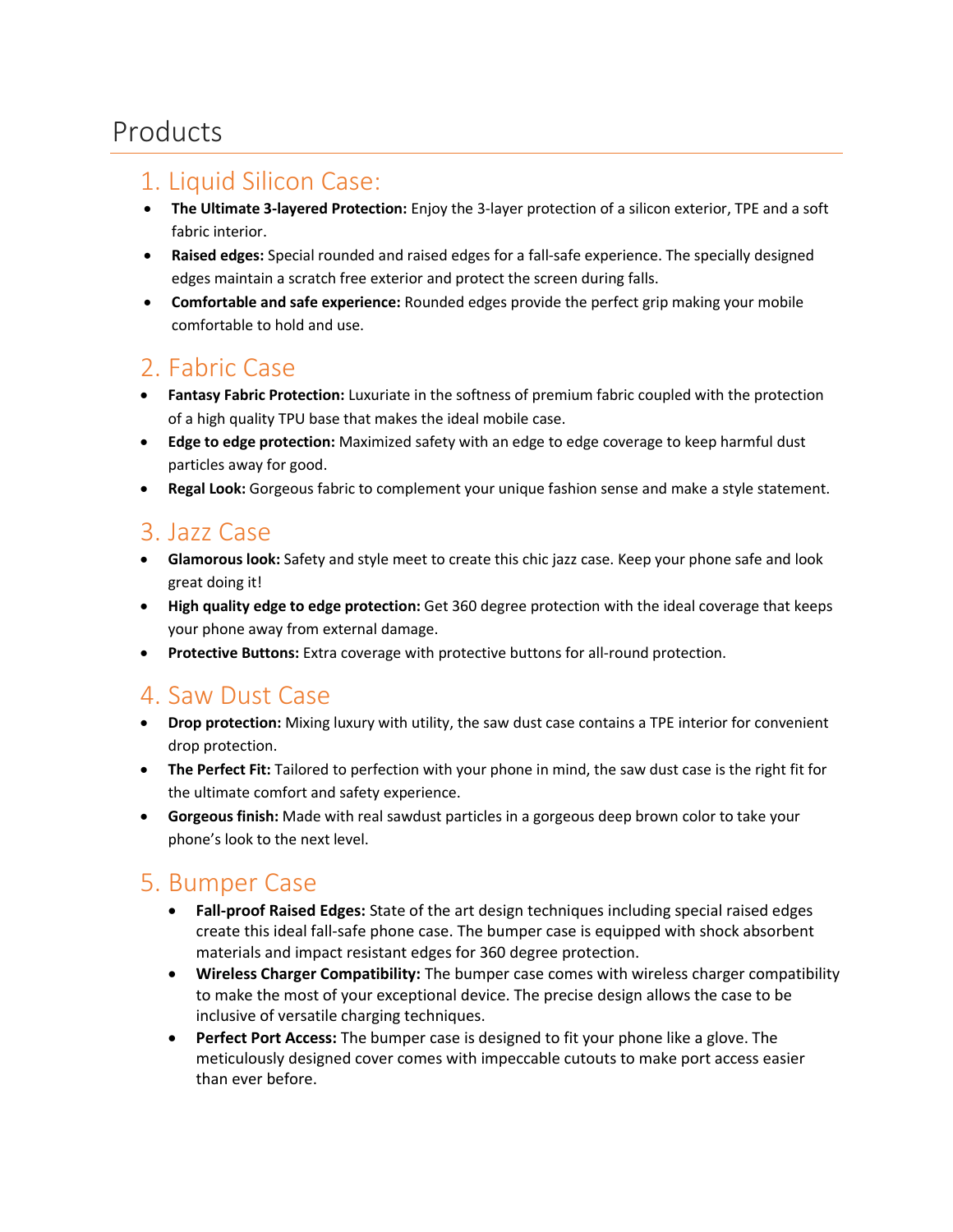## 6. Earphones

- **Power packed Bass:** Rediscover your love for music with bass that can sync with your heartbeat. The Hyperbass headphones are designed to deliver an exceptional sound that can change your world. The 10mm pure copper enhanced drivers enrich your experience to add some magic to your music.
- **Comfortable Fit:** Make comfort a priority with Reewo's Hyperbass headphones. Designed to sit perfectly in your ears, the Hyperbase headphones ensure a stress-free musical experience that is kind to your ears. Get more convenience with tangle-proof durable cables for the ultimate comfort.
- **Slide Accessibility:** Hyperbass gives you all the control at your fingertips. Improved accessibility in the form of simple slide controls make Reewo's headphones a definite hit.

## 7. Bundle 1

Discounted bundle with all your favorite Reewo products including the stylish Jazz case, strong Kevlar cables, and much more!

**1 Liquid silicon case** 3-layer protection with specially designed edges to maintain a scratch free exterior and protect the screen during falls.

**1 Jazz Case** Safety and style meet to create this chic jazz case. Keep your phone safe and look great doing it!

**2 3d Tempered Glass** Protective 3D tempered glass for edge to edge protection.

**2 Kevlar iPhone cables** Apple MFI certified Kevlar Fiber cables made to last.

**1 iPhone splitters** Charge your phone, listen to music or transfer data, or do it all at once with this splitter cable.

## 8. Bundle 2

Special bundle full of useful mobile accessories including the elegant fabric case, strong Kevlar cables, 3D tempered glass and much more!

**1 Liquid silicon case** 3-layer protection with specially designed edges to maintain a scratch free exterior and protect the screen during falls.

**1 Fabric Case** Luxuriate in the softness of premium fabric coupled with the protection of a shock proof TPU base that makes the ideal mobile case.

**2 3d Tempered Glass** Protective 3D tempered glass for edge to edge protection.

**2 Kevlar iPhone cables** Apple MFI certified Kevlar Fiber cables made to last.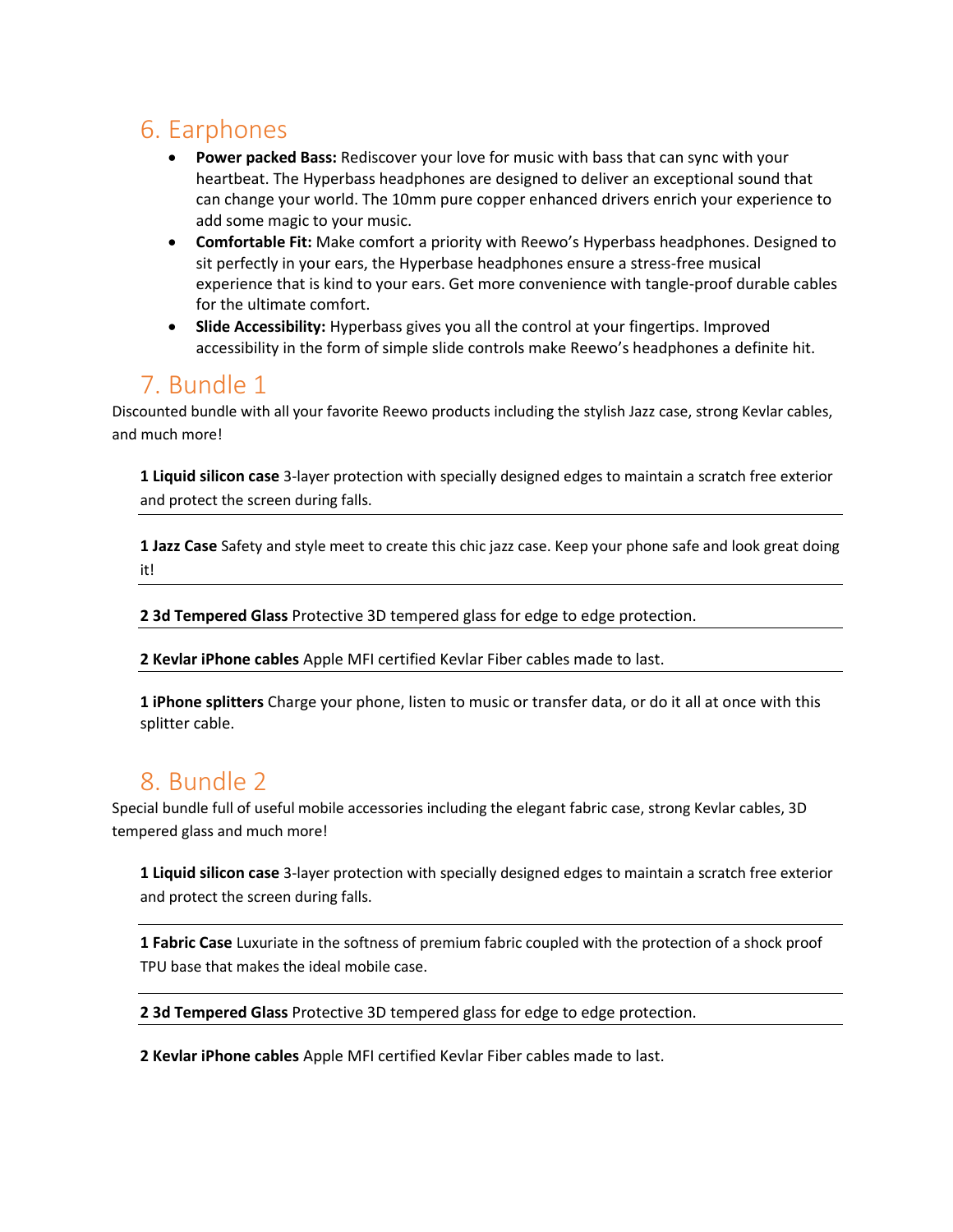**1 iPhone splitters** Charge your phone, listen to music or transfer data, or do it all at once with this splitter cable.

#### 9. Bundle 3

Music and charging go hand in hand in this exciting bundle offer for music lovers. Get our special Hyperbass headphones with other useful accessories to provide smart charging solutions.

**2 Earphones** The Hyperbass headphones are designed to deliver an exceptional sound that can change your world.

**2 Kevlar iPhone cables** Apple MFI certified Kevlar Fiber cables made to last.

**2 Kevlar Android Cables** Made with Kevlar fiber this android cable is an all-round charging solution that will last you a lifetime.

**2 Kevlar Type C cables** Kevlar Type C cable is reinforced with the right mechanisms for a lightning fast and convenient charging experience.

**2 Magnetic Cables** Combining the power of micro USB, Lightning and Type C, this Magnetic cable is a smart, cross-compatible solution for all your charging problems.

**2 iPhone splitters** Charge your phone, listen to music or transfer data, or do it all at once with this splitter cable.

## 10. Bundle 4

Recharge your life with the perfect charging package full of the best Reewo products including superior strength Kevlar cables, iPhone splitters and much more.

**1 Kevlar iPhone cable** Apple MFI certified Kevlar Fiber cables made to last.

**1 Kevlar Android Cables** Made with Kevlar fiber this android cable is an all-round charging solution that will last you a lifetime.

**1 Kevlar Type C cables** Kevlar Type C cable is reinforced with the right mechanisms for a lightning fast and convenient charging experience.

**1 Magnetic Cables** Combining the power of micro USB, Lightning and Type C, this Magnetic cable is a smart, cross-compatible solution for all your charging problems.

**2 iPhone splitters** Charge your phone, listen to music or transfer data, or do it all at once with this splitter cable.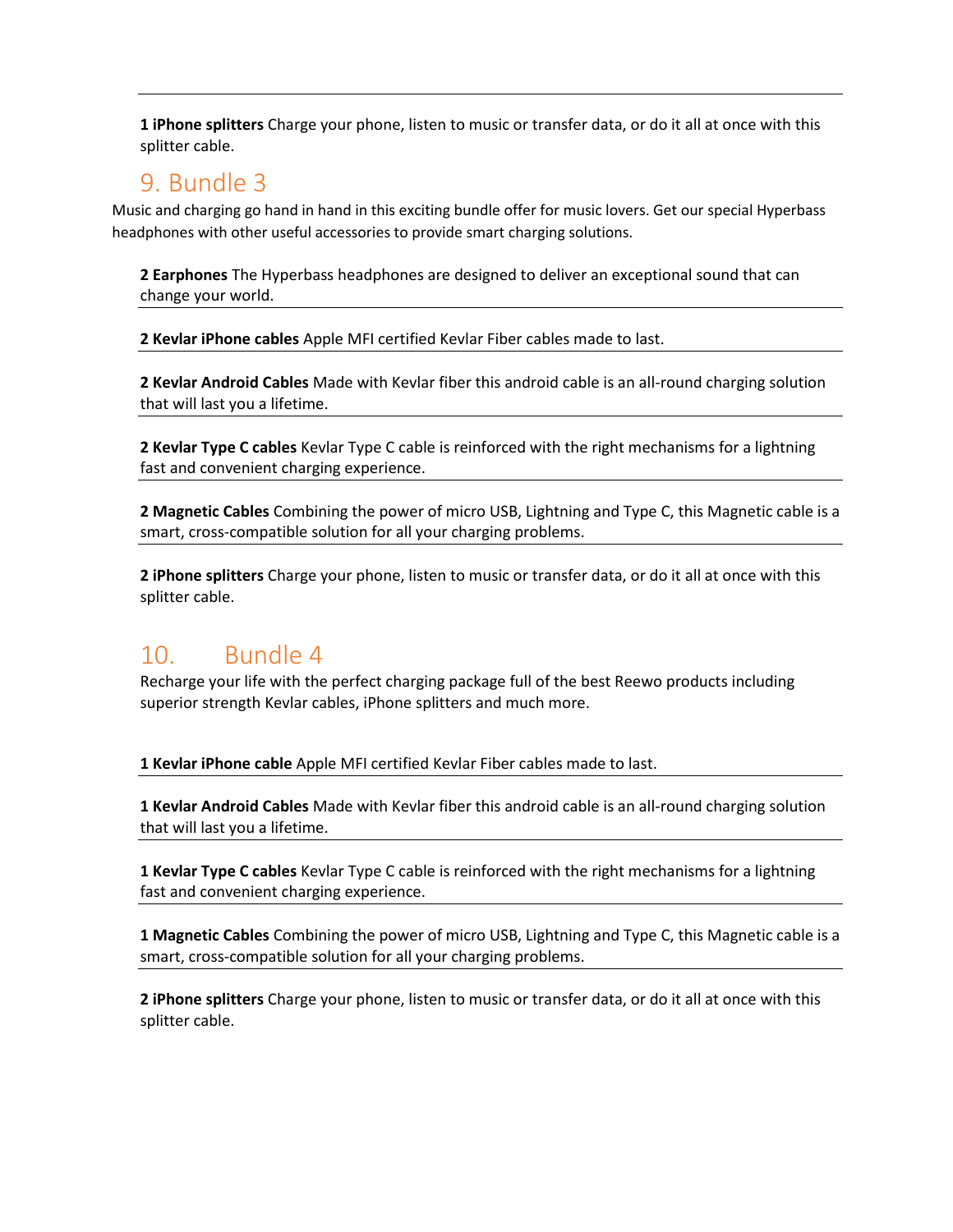## 11. Bundle 5

Embellish your phones with our two most sought after mobile cases and super strong Kevlar cable and splitters to make the deal sweeter!

**1 Saw Dust case** Tailored to perfection with your phone in mind, the saw dust case is the right fit to give your device a safe and stylish armor.

**1 Fabric Case** Luxuriate in the softness of premium fabric coupled with the protection of a shock proof TPU base that makes the ideal mobile case.

**1 Kevlar iPhone Cable** Apple MFI certified Kevlar Fiber cables made to last.

**2 iPhone splitters:** Charge your phone, listen to music or transfer data, or do it all at once with this splitter cable.

# 12. Kevlar iPhone Cable:

- **MFI Certified:** Apple MFI certified to safeguard your iPhone from harm. The Kevlar iPhone cable is designed as an improved iPhone cable with MFI authentication chip to protect your phone from knockoffs.
- **20,000+ Bend Tests:** Made with Kevlar fiber, the cables are a forced to be reckoned with. Kevlar fiber can withstand extreme force and our iPhone cables are created after 20000+ bend tests to ensure a durable and long lasting experience.
- **Superior Strain Relief:** Kevlar iPhone cables come with specially designed strain relief connectors for long lasting usage. The special connectors relieve strain to avoid fraying and breaking apart of the wire. Complete with nylon braiding on the exterior, this cable is the epitome of durability.
- **Apple recognized C48 Chip:** Equipped with the Apple recognized C48 chip for an authentic and safe charging experience.

## 13. Kevlar Type C Cable:

- **20000+ bend test:** Enjoy the enhanced strength of Kevlar fiber certified for perfection after 20000+ bend tests. Coupled with a state of the art design, this Kevlar cable is the ultimate charging solution.
- **Superior strain relief connectors:** Meticulous strain relief design near the connectors ensures maximum sustainability and a reliable charge.
- **2.4Amps fast charging:** Kevlar Type C cable is reinforced with the right mechanisms for vast compatibility to create a lightning fast and convenient charging experience.

## 14. Kevlar Android Cable:

- **20000+ bend test:** Made with Kevlar fiber that proves its strength after 20000+ bend tests, this android cable is an all-round charging solution that will last you a lifetime.
- **Super Strain Relief:** Enjoy maximized strain relief and durability with specially designed connectors for your special android device. Kevlar Android cable minimizes strain and uses added protection of the braided exterior for long and comfortable use.
- **2.4Amps fast charging compatible:** Compatible with most adapters, this Kevlar android cable is an all-inone solution for all your charging needs.